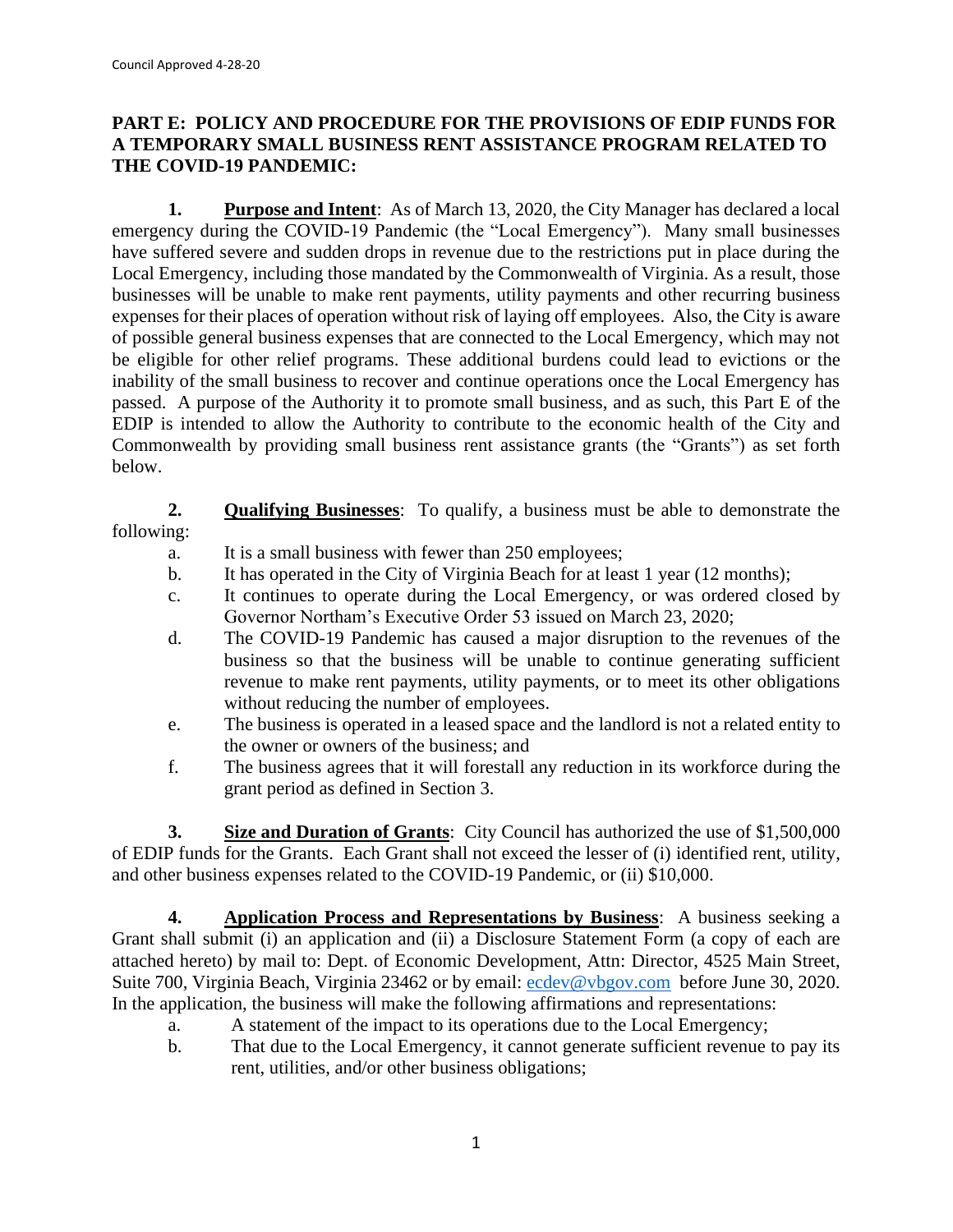- c. Receipt of the Grant will allow it to continue operations and forestall any reductions in employees;
- d. That its landlord has agreed to waive all late fees, interest and/or penalties attributable to rent paid via the Grant; and
- e. That there is a valid lease in place (applicant shall provide a copy of its current lease to establish the amount of the Grant) or other written binding obligation for which the business seeks assistance.

**5. Criteria for Grants**: The Authority will review and consider all applications. Priority shall be given to those businesses that are most likely to return to normal operations after the expiration of the Local Emergency, in the sole judgment of the Authority. Consideration will also be given to the retention of employees during the Local Emergency.

**6. Selection Process**: The Chair shall designate City staff to review all applications and make recommendations to the Authority for distributions of the Grants. Each Grant recommended for approval shall be voted on by the Authority at one of its regular or special meetings.

**7. Authority Findings**: Prior to approving a Grant, the Authority shall make the following findings:

- a. That the applicant qualifies under the requirements of Paragraph 2 of this Part E;
- b. That the animating purpose of the proposed provision of EDIP funds for the Grant is the public purpose of promoting economic development and retaining business and employment opportunities in the City of Virginia Beach;
- c. That the expenditure of such funds will only incidentally enure to private interests, if at all;
- d. That the proposed provision of funds for the Grant is in furtherance of the purposes for which the Authority was created;
- e. That without the Grant it is unlikely the applicant would be able to continue its operations in the City at its current level; and
- f. That the continued operations of the business will be beneficial to recovery of the local economy after the expiration of the Local Emergency.

**8. Authority Approval of Grants**: Approval by the Authority of the provision of a Grant to a specific business, pursuant to this Part E, shall be in the form of a resolution which shall include the following information:

- a. The name of the applicant;
- b. The location and brief description of the applicant's business;
- c. The amount of the Grant;
- d. The timeframe for which the Grant will be used to provide rental assistance; and
- e. A statement that the findings set forth in Paragraph 7 of this Part E have been met.
- f. A single resolution may be adopted to approve multiple Grants so long as the above information is included for each recipient in that resolution.